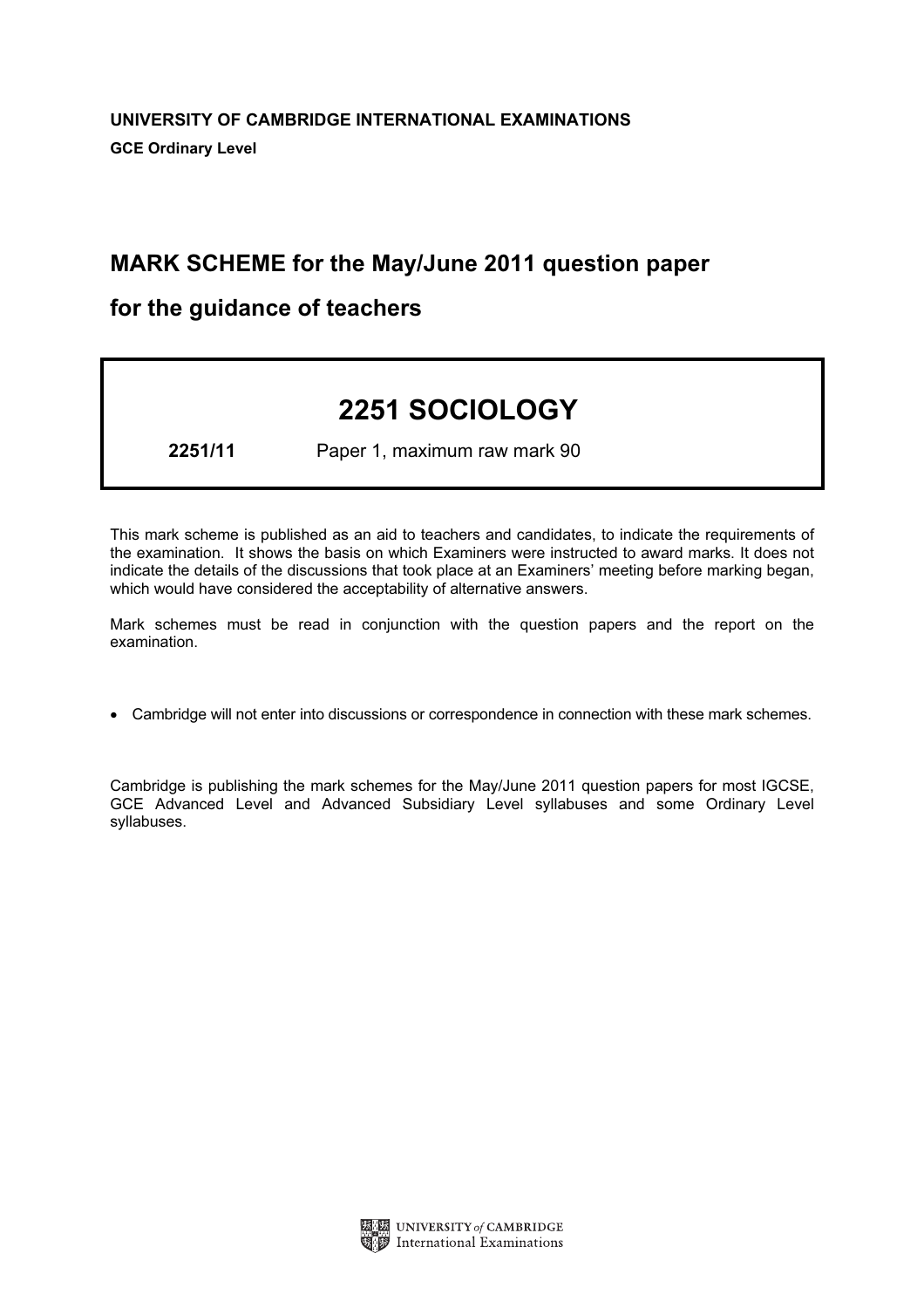| Page 2 | <b>Mark Scheme: Teachers' version</b> | <b>Syllabus</b> | Paper |
|--------|---------------------------------------|-----------------|-------|
|        | GCE O LEVEL - May/June 2011           | 2251            |       |

#### Section A: Research Methods

1 Participant observation is a research strategy that aims to gain a close and detailed understanding of a particular area of study. This method usually involves the study of a small group where the researcher becomes involved with the people in their natural environment. This research may be covert or overt. Covert participant observation is regarded as less ethically acceptable than overt observation.

With both types of participant observation, there is a risk that the researcher may identify too closely with the group they are studying and stop viewing their behaviour with objectivity. Because this research approach produces qualitative data, it is difficult to compare one piece of research with another. The researcher may also experience difficulties in recording accurately what they observe when studying the group.

 Non-Participant observation is another method used to study group activities. It is seen as more ethically acceptable than covert participant observation. However, this method has a number of limitations which may damage the validity of the study. Sociologists also use various forms of interviews to gain detailed information, but these may lack the detail that can be achieved using participant observation.

#### (a) In sociological research, what is meant by the following terms:

#### (i) covert observation in the covert observation of the covert observation of the covert observation of the covert of the covert observation of the covert observation of the covert observation of the covert observation of

Answers are likely to refer to the study of an individual or group without the knowledge of the participants. Do not allow participant observation.

2 marks for a full explanation, 1 mark for a partial definition.

#### (ii) objectivity [2]

Answers are likely to refer to the process where data is studied, or research carried out, in a neutral manner without prejudice, bias or distortion.

2 marks for a full explanation, 1 mark for a partial definition.

#### (iii) qualitative data [2]

Answers are likely to refer to collecting valid data that attempt to reveal the meanings and perceptions of the participants under study. Reference may be made to the collecting of descriptive data, but this alone is likely to achieve only 1 mark.

2 marks for a full explanation, 1 mark for a partial definition.

# (b) Describe one strength and one limitation of non-participant observation. [4]

 Candidates can gain 2 marks for each strength and limitation. The factors outlined must refer to non-participant observation. Limitations which refer to observation in general can only achieve 1 mark.

 Likely limitations will focus on: the observer may not get a real sense of the dynamics of the group; various important interactions may be missed. Likely strengths will focus on the greater ease of recording data because the researcher is not directly involved; the ability of the researcher to have an overview of the group.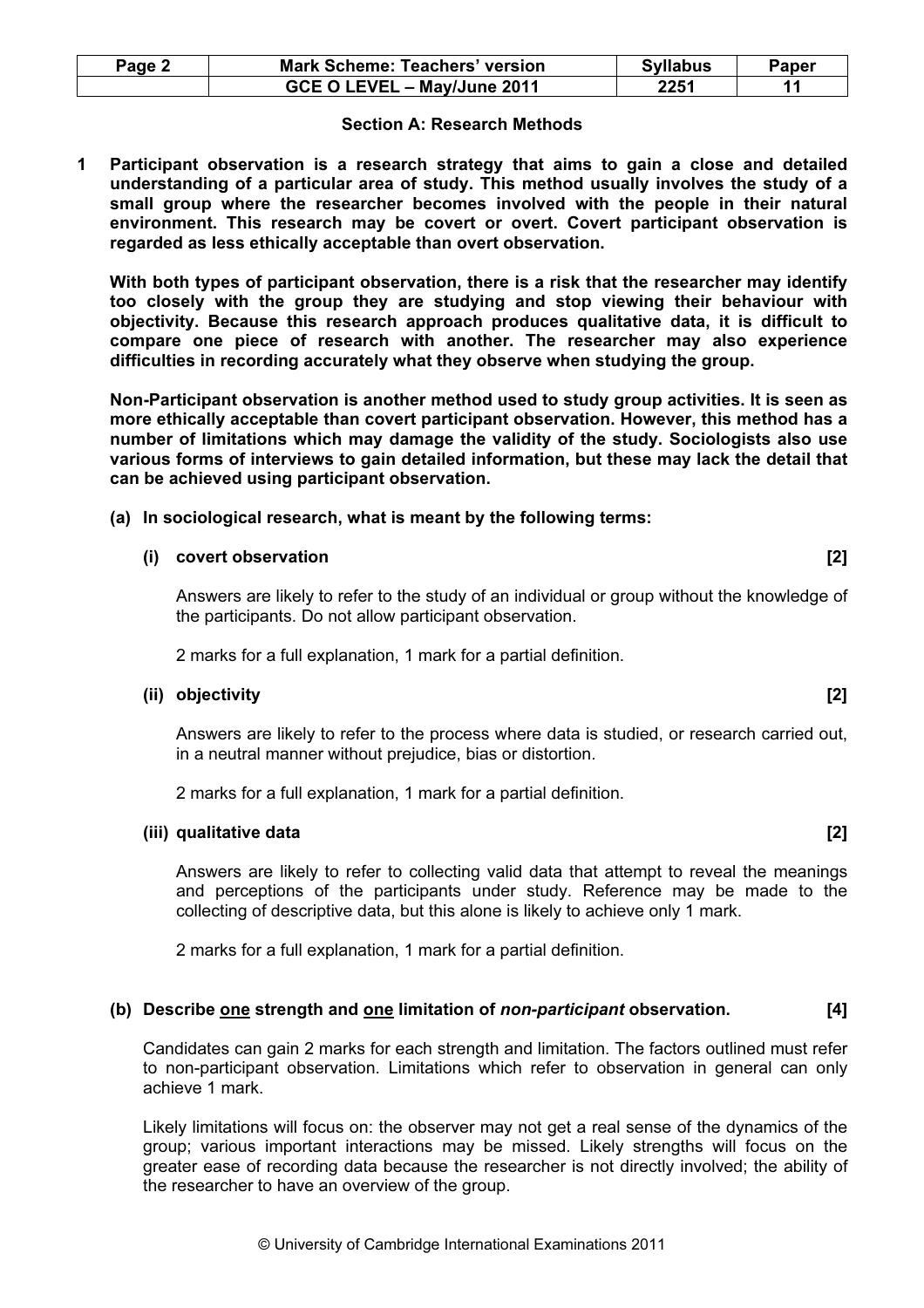| Page 3 | <b>Mark Scheme: Teachers' version</b> | <b>Syllabus</b> | Paper |
|--------|---------------------------------------|-----------------|-------|
|        | GCE O LEVEL - May/June 2011           | 2251            |       |

 2 marks for identification and an explanation of each point. 1 mark for identification but no explanation.

# (c) Describe two reasons why a researcher carrying out participant observation may find it difficult to be accepted by the study group. [4]

 Answers are likely to focus on social, ethical, age-related factors. Reference may be made to the difficulty in integrating into the culture of the group, initiation processes, witnessing/participating in illegal activities, gaining trust or any other relevant response.

2 marks for identification and an explanation of each reason. 1 mark for identification.

# (d) Describe two difficulties in carrying out covert participant observation. [4]

 Answers must focus on covert observation and are likely to focus on gaining access to the group, remaining undetected, risky behaviour, recording data and becoming too closely involved with the group or any other relevant response.

2 marks for identification and an explanation of each reason. 1 mark for identification.

# (e) Describe two reasons why the participant observer may find it difficult to record their observations accurately when studying the group. [4]

 Answers are likely to focus on: if the observation is covert the recording will have to be done afterwards, therefore ensuring that the data are selective. The researcher is often involved with the group and therefore may provide a biased, subjective account; the researcher may miss or omit certain aspects of the group's activities by accident or deliberate omission; the group may be behaving differently because of their presence or any other relevant response.

2 marks for identification and an explanation of each reason. 1 mark for identification.

# (f) Describe two strengths and two limitations of using interviews in sociological research. [8]

 Likely strengths include: interviews may provide detailed and valid responses; communication between interviewer and interviewee is easy; generalisations can be made from findings if the sample constructed is representative. Interviews may allow new theories to emerge if they are carried out in an unstructured way or any other relevant issue.

2 marks for identification and an explanation of each issue. 1 mark for identification.

 Likely limitations include: interviews may be subject to an 'interviewer effect', damaging the validity of the data. Interviews may be carried out on a limited scale and therefore the findings may not be representative. Structured interviews may prevent interviewees from expressing their real concerns or any other relevant issue.

2 marks for identification and an explanation of each issue. 1 mark for identification.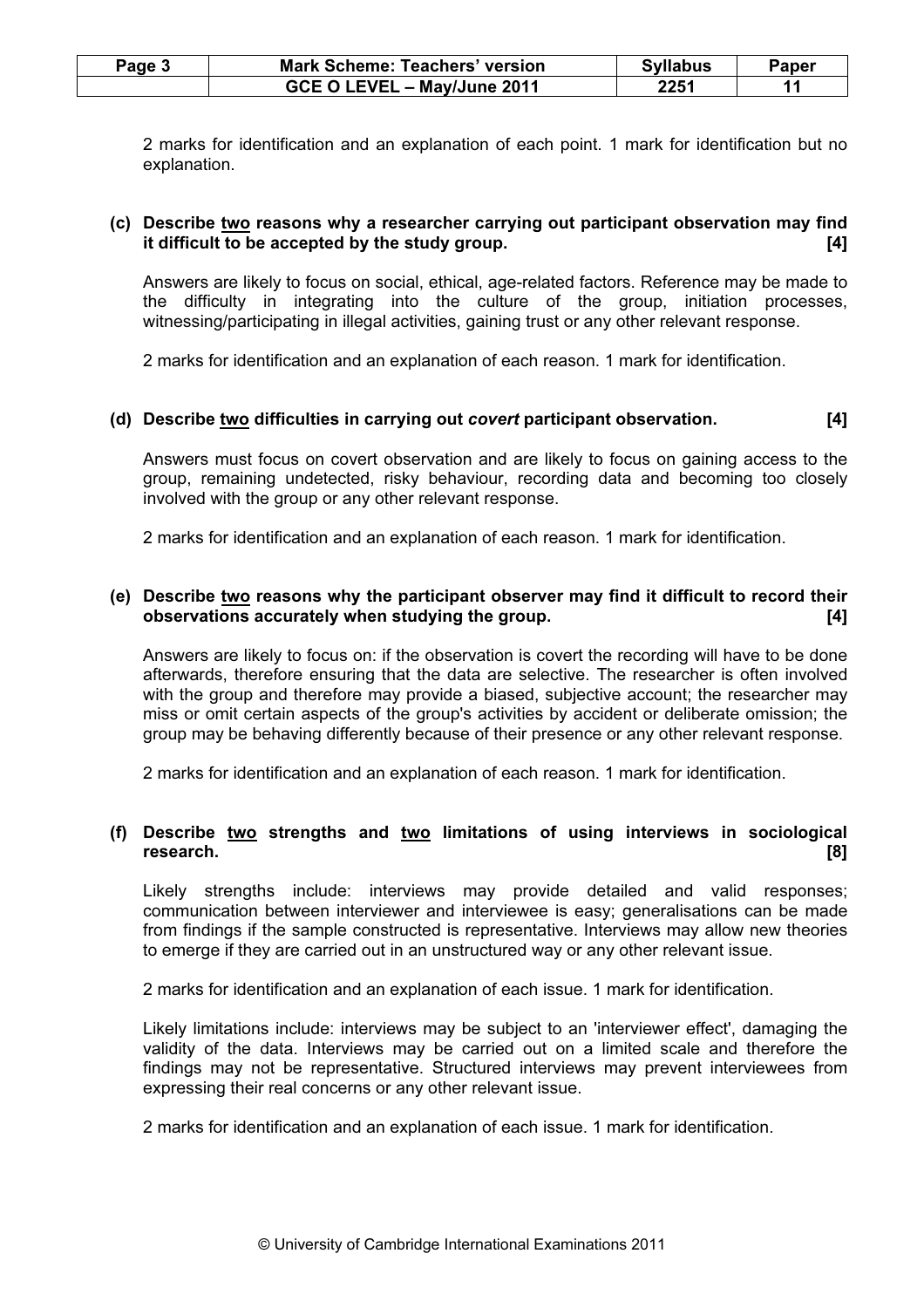| Page 4 | <b>Mark Scheme: Teachers' version</b> | <b>Syllabus</b> | Paper |
|--------|---------------------------------------|-----------------|-------|
|        | GCE O LEVEL - May/June 2011           | 2251            |       |

# Section B: Culture and Socialisation

## 2 Sociologists claim that it is through the process of socialisation that people come to learn the norms and values of society.

# (a) What is meant by the term values? [2]

 Answers are likely to refer to beliefs and goals considered to be important in society, those ideas that underpin moral judgements.

2 marks for a full explanation, 1 mark for a partial definition.

# (b) Distinguish between primary and secondary socialisation. [4]

 In defining primary socialisation reference should be made to the first stages of learning the norms, values, language and culture in a society, which usually takes place within the family. Secondary socialisation should be defined as learning the norms, values and roles of a society from other agencies such as school, the peer group or any other agency.

 1 mark for identifying each term. A further mark for briefly describing each type of socialisation.

# (c) Explain how young children learn to interact effectively with other people. [6]

- 0–3: A few isolated comments about the importance of socialisation, maybe limited to primary socialisation, with little or no direct link to the question may be worth up to 3 marks.
- 4–6: A better answer will examine a range of ways young people learn to interact with others, including primary and secondary socialisation. These may include: language, play, imitation, canalisation, informal and formal learning at school as well as positive and negative sanctions. The greater the range of explanations the higher in the band the answer should be placed.

# (d) How far are sociologists correct in claiming that the way people behave is mainly the result of socialisation? [8] **[8] http://www.file.com/integration** [8] **http://www.file.com/integration** [8] **http://www.file.com/integration** [8] **http://www.file.com/integration** [8] **http://www.file.com/integration** [

- $0-3$ : At this level there will be a few comments about aspects of socialisation, possibly just primary socialisation, but there will be little attempt to address the question.
- 4–6: At this level there will be some attempt to address the question, including both primary and secondary socialisation, but answers are likely to be descriptive, outlining in some detail a range of ways socialisation is important. At the top of the band there may be a limited attempt to engage with the question with cross-cultural examples and references to feral children that provide some form of elementary assessment.
- 7–8: At this level there will be an attempt to address the question and to present some form of discussion of the nurture/nature debate and at the top of the band to provide examples to support the arguments made.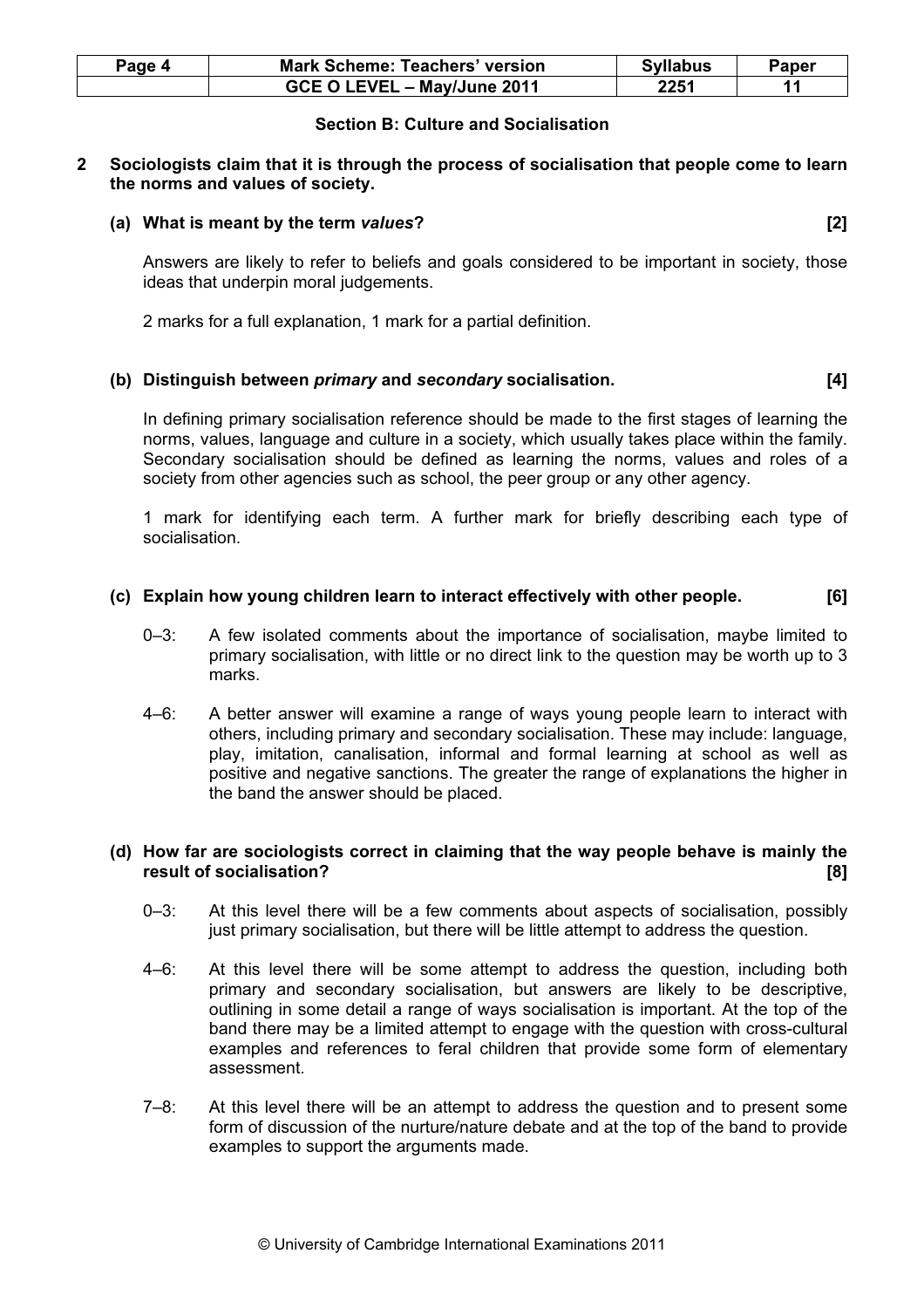| Page 5 | <b>Mark Scheme: Teachers' version</b> | <b>Syllabus</b> | Paper |
|--------|---------------------------------------|-----------------|-------|
|        | GCE O LEVEL - May/June 2011           | 2251            |       |

## 3 An individual's roles change as they leave childhood and experience adulthood.

# (a) What is meant by the term adulthood? *(a)* What is meant by the term adulthood?

 Answers are likely to focus on the period of a person's life after they have reached physical maturity at the end of childhood and have full legal rights and responsibilities. Frequently, this is achieved at the age of 18 years.

1 mark for a partial definition and 2 marks for a full description.

# (b) Describe two features of childhood. [4] (b)  $(4)$

 Answers are likely to focus on financial and emotional dependence on a parent or guardian. It is a time when the child is being socialised in norms, values and customs of their society and frequently seen as a time of innocence. Reference may be made to a period where individuals have certain protection under the law.

1 mark for a partial explanation and 2 marks for a full description for each feature.

# (c) Explain how the roles of childhood and adulthood differ. [6]

- 0–3: At this level answers are likely to be basic, perhaps making a few simple comments about the roles of adults and children.
- 4–6: At this level answers will discuss a number of roles such as dependence and becoming educated. There will also be a clear attempt to explain adult roles, possibly focusing on providing care for children in terms of financial and emotional support as well as status. At the top of the band there is likely to be a clear distinction between the roles of the two groups.

# (d) How far do the experiences of childhood differ between societies? [8]

- 0–3: At this level a number of basic points about childhood may be advanced. At the top of the band there may be some simplistic comparisons made but they are either likely to lack substance or development or just describe different socialisation practices.
- 4–6: At this level answers are likely to be more developed, with some attempt to make comparisons. There may be cultural examples to explain the differences. At the top of the band examples are likely to be limited in range but specific examples of the social construction may be advanced.
- 7–8: At this level answers are likely to be characterised by a range of specific examples and there will be an attempt to address the question directly, commenting on both similarities and differences between societies which will include childhood as a time of protection compared with exploited childhoods.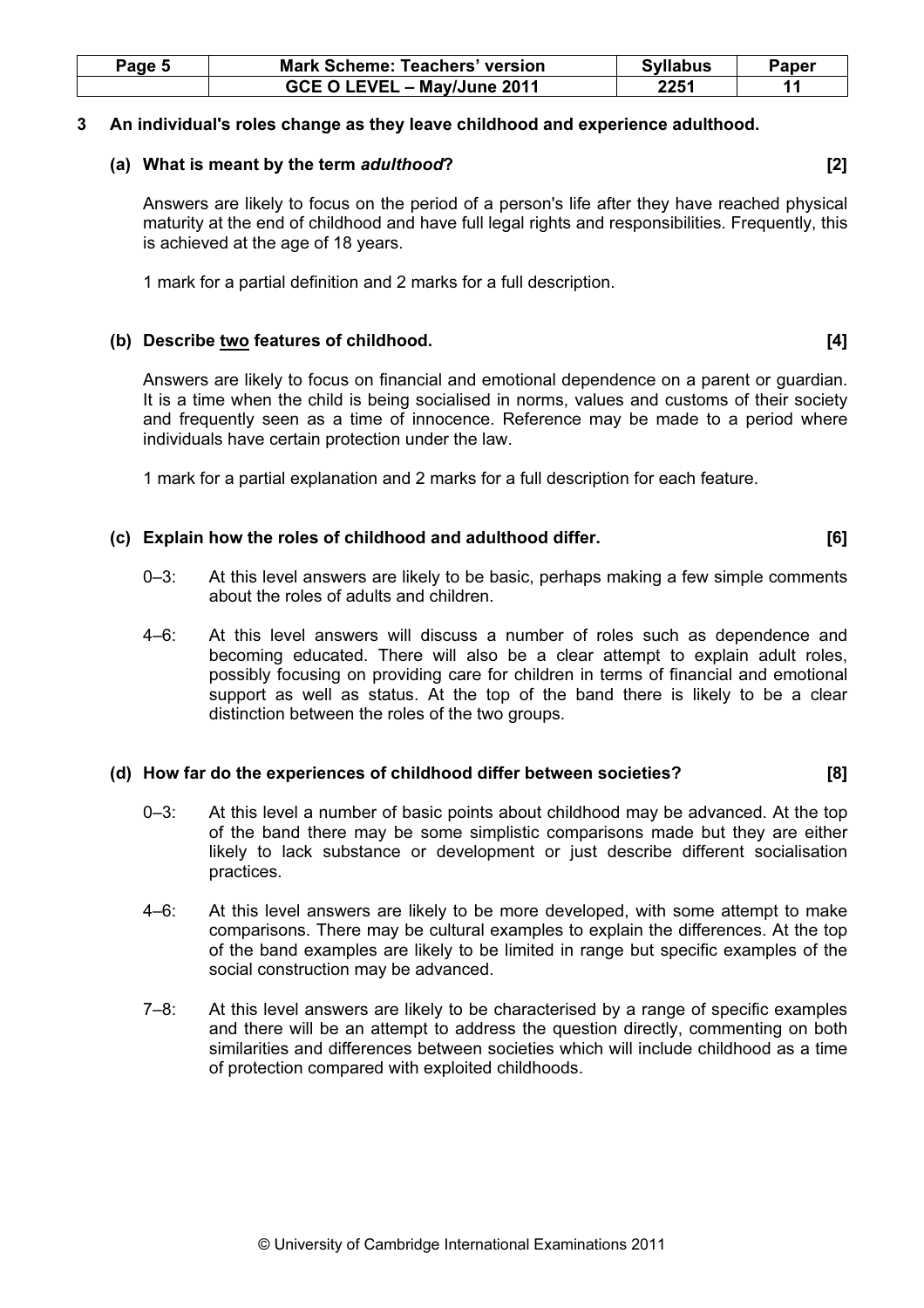| Page 6 | <b>Mark Scheme: Teachers' version</b> | <b>Syllabus</b> | Paper |
|--------|---------------------------------------|-----------------|-------|
|        | GCE O LEVEL - May/June 2011           | 2251            |       |

# Section C: Social Stratification and Inequality

## 4 In modern industrial societies there are more opportunities for individuals to improve their life chances.

#### (a) What is meant by the term life chances? [2]

 Answers are likely to focus on the opportunities an individual has to improve or weaken their social position in life in terms of education, employment, health and income.

1 mark for a partial definition and 2 marks for a full description.

# (b) Describe two ways through which an individual can improve their life chances.  $[4]$

 Answers are likely to focus on education, promotion, luck, marriage and entrepreneurial spirit.

1 mark for a partial explanation and 2 marks for a full description of each feature.

# (c) Explain why people in traditional societies are likely to have fewer life chances. [6]

- 0–3: At this level answers are likely to be basic, perhaps making a few simple comments about lack of educational opportunities. One issue well explained may achieve up to 3 marks.
- 4–6: At this level answers will discuss a number of factors, such as the lack of educational opportunities, poverty, lack of work opportunities, rural communities, patriarchal societies that limit women etc. At the top of the band there is likely to be a range of factors discussed.

# (d) How far do women now have equal opportunities with men in modern industrial societies? [8]

- 0–3: At this level there are likely to be a few basic descriptive points about women's improved roles, but there will be a lack of detailed examples.
- 4–6: At this level answers are likely to be more developed, making some attempt to discuss the opportunities of women, but they are likely to be narrow in range or lacking development at the bottom of the band. At the top of the band there is likely to be some attempt to address the question, relate their answer to modern industrial societies and offer some form of assessment, though this is likely to be limited.
- 7–8: At this level answers are likely to be characterised by a range of specific examples and there will be an attempt to address the question directly, commenting on the improved opportunities women may experience, but reference will also be made to continued barriers in areas such as the home and employment and such concepts as the glass ceiling. At the top of the band the answer may refer to feminist accounts.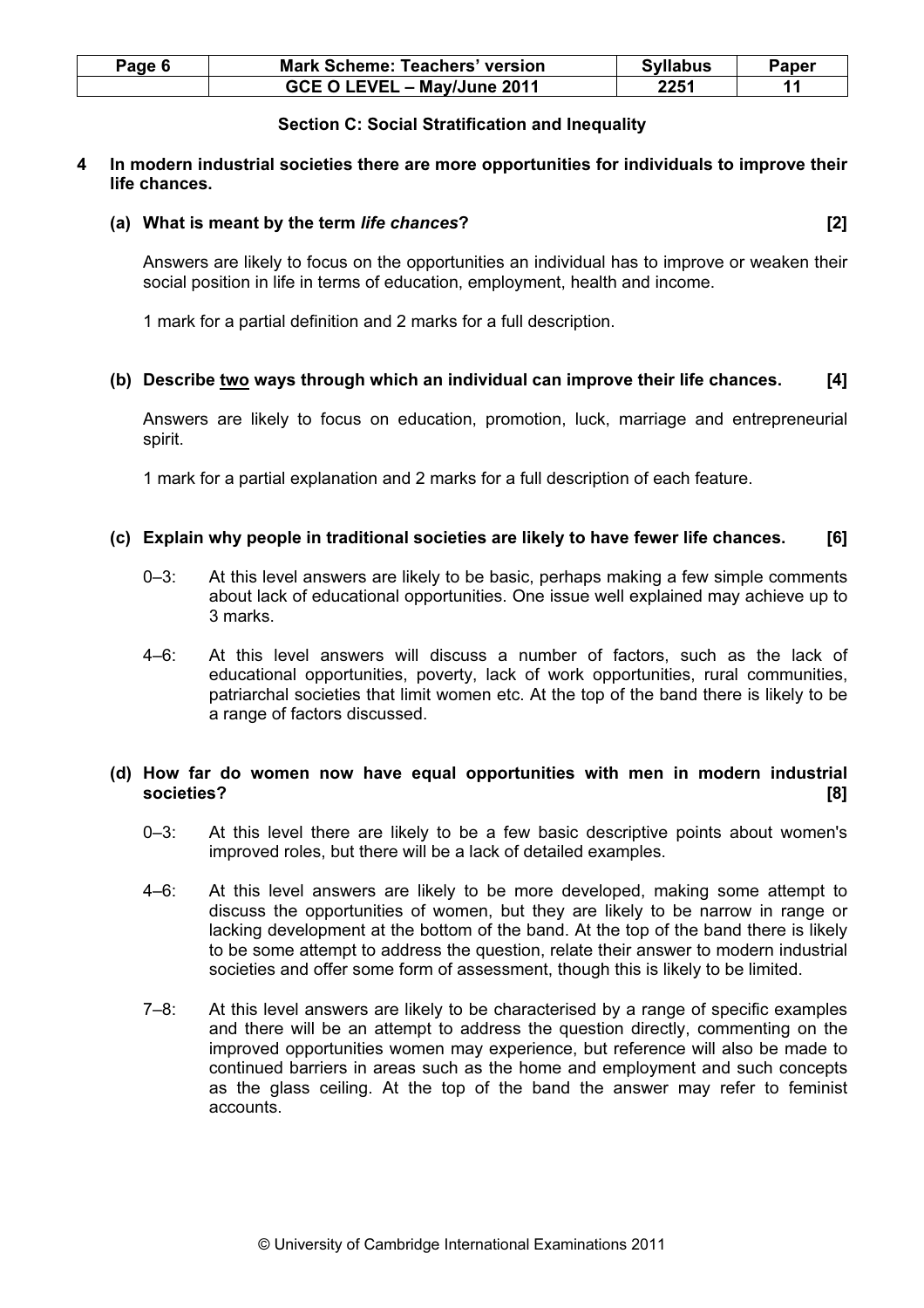| Page. | <b>Mark Scheme: Teachers' version</b> | <b>Syllabus</b> | Paper |
|-------|---------------------------------------|-----------------|-------|
|       | GCE O LEVEL - May/June 2011           | 2251            |       |

#### 5 Poverty can be described as absolute or relative. Relative poverty appears to be a greater problem than absolute poverty in modern industrial societies.

#### (a) What is meant by the term absolute poverty? [2]

 Answers are likely to focus on the idea that individuals in absolute poverty will lack the means to meet their basic needs such as food, clothing and shelter.

1 mark for a partial definition and 2 marks for a full description.

# (b) Describe two examples of relative poverty. (4) (b)  $\blacksquare$  [4]

 Answers are likely to focus on lack of material possessions such as TVs, cars etc. Answers may examine the idea of lack of income to undertake various leisure pursuits or have fewer educational opportunities. To gain the full marks reference should be made to the ideas that an individual in relative poverty is deprived in relation to other people in their society.

1 mark for a partial explanation and 2 marks for a full description for each feature.

# (c) Explain some of the ways in which people can escape poverty. [6]

- 0–3: At this level answers are likely to be basic, perhaps making a few simple comments about getting better jobs or becoming lucky in some way. One issue well explained may achieve up to 3 marks.
- 4–6: At this level answers will discuss a number of ways such as: developing skills, having an education, promotion, marriage, luck, hard work and migration to societies with more opportunity. At the top of the band there is likely to be a range of factors discussed.

#### (d) How far is poverty caused by the life style of the individual? [8]

- 0-3: At this level there are likely to be a few basic points about the life style of the poor contributing to their poverty, but ideas are likely to be simplistic and there will be a lack of detailed examples.
- 4–6: At this level answers are likely to be more developed making some attempt to discuss the life style of the poor in some detail. Answers are likely to focus on aspects of the culture of poverty and dependency culture, but towards the bottom of the band answers are likely to be narrow in range or lacking development. At the top of the band there is likely to be some attempt to address the question by looking at the ways in which the poor supposedly contribute to their own poverty, e.g. drug addiction and structural features that trap them, and offering limited assessment.
- 7–8: At this level answers are likely to be characterised by a range of specific examples and there will be an attempt to address the question directly, commenting on both cultural and external causes of poverty. At the top of the band the answer may refer to empirical research such as Lewis or Murray.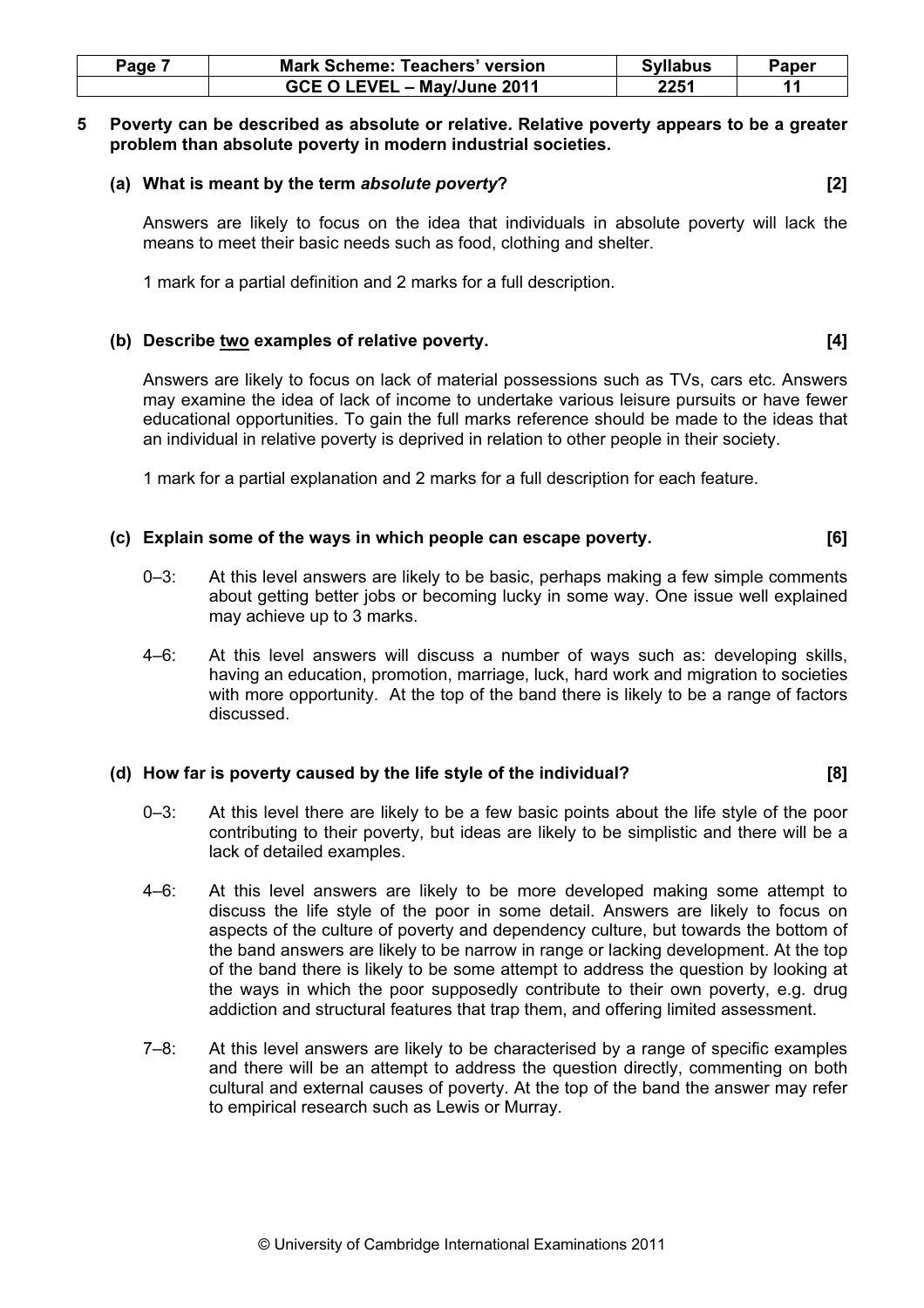| Page 8 | <b>Mark Scheme: Teachers' version</b> | <b>Syllabus</b> | Paper |
|--------|---------------------------------------|-----------------|-------|
|        | GCE O LEVEL - May/June 2011           | 2251            |       |

# Section D: Power and Authority

#### 6 Political parties are an important feature of democratic societies.

#### (a) What is meant by the term *political party*? [2] [2]

 Answers are likely to focus on the idea of a political organisation that seeks to present a manifesto and a set of policies in order to win elections.

1 mark for a partial definition and 2 marks for a full description.

# (b) Describe two features of a political party. (4) (b)  $(4)$

 Answers are likely to focus on features such as the presentation of an ideological view of society, a manifesto published at election times, voluntary membership, financial contributions and the election of candidates to contest elections etc. Any other relevant response.

1 mark for a partial description and 2 marks for a full description.

# (c) Explain why political parties are important in democratic societies. [6]

- 0–3: At this level answers are likely to be basic, perhaps making a few simple comments about the role of parties in elections to form governments. One point well explained may achieve up to 3 marks.
- 4–6: At this level answers will discuss a number of ways parties are important in democratic societies. These may include leadership of governments, campaigning, targeting key seats, effective use of the media, conduits for different political views, a training ground for future political leaders, nature of representative governments. At the top of the band there is likely to be a range of factors discussed.

#### (d) To what extent are modern industrial societies democratic? [8]

- 0-3: At this level there are likely to be a few basic points about how governments must listen to the people especially at election times, but answers are likely to be simplistic and there will be a lack of detailed examples.
- 4–6: At this level answers are likely to be more developed, making some attempt to discuss representation of the public. Knowledge of the influence of pressure groups and other powerful interests may be conveyed, but answers in the lower part of the band are likely to lack balance. At the top of the band there is likely to be some attempt to address the question, relate answers to modern industrial societies and offer some form of assessment, though this is likely to be limited, possibly commenting on how governments must consider the electorate more carefully closer to elections.
- 7–8: At this level answers are likely to be characterised by an understanding of both pressure groups and other interests and there is likely to be an attempt to address the question directly, perhaps discussing Marxist and pluralist theories.